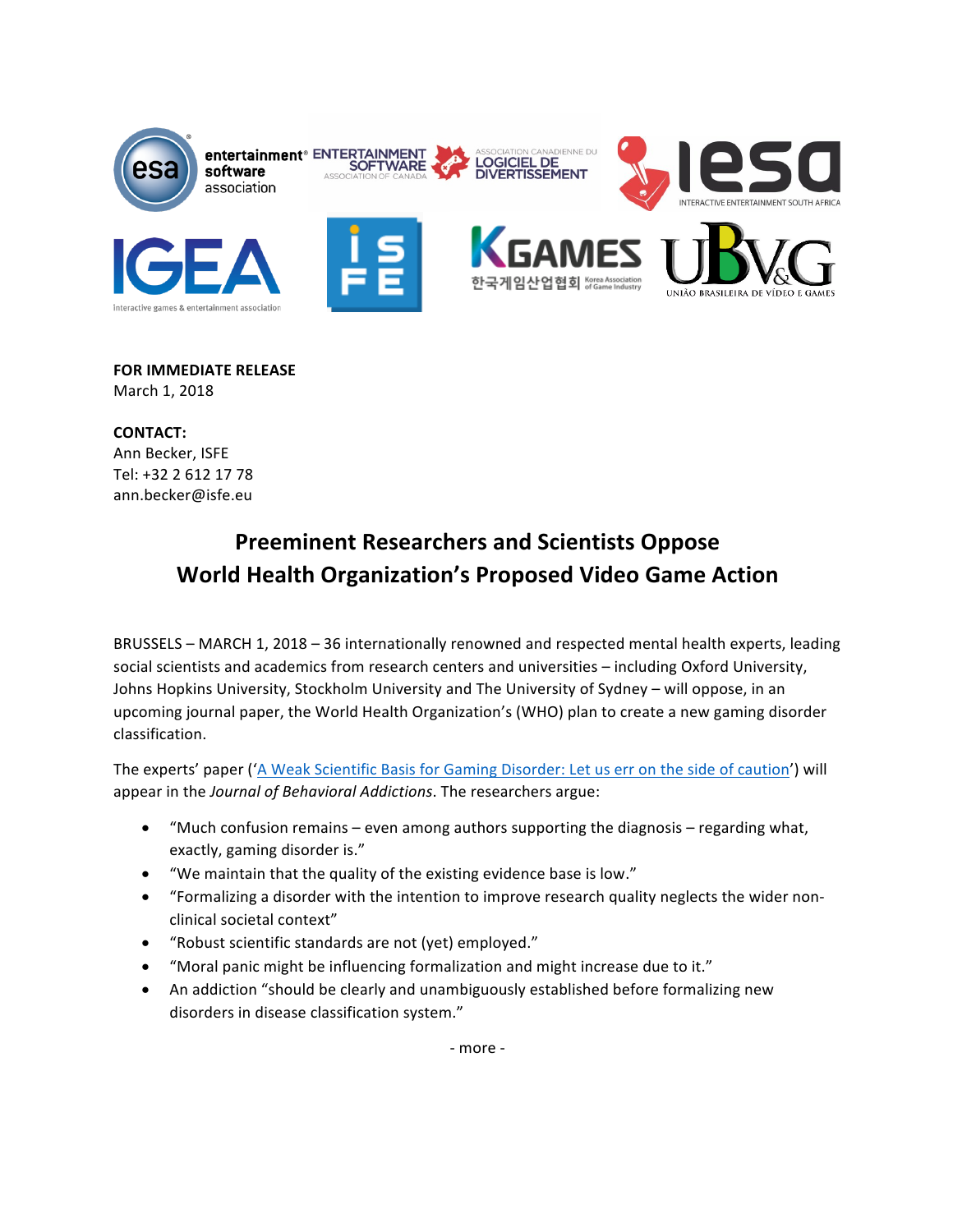In addition, the Brazilian Union of Video and Games, Interactive Entertainment South Africa and Korea Association of Game Industry (K-GAMES) today joined international colleagues from 22 other countries in urging the WHO to reverse its plan to create a new gaming disorder classification.

"Worldwide opposition to the WHO's controversial and unproven classification of 'Gaming Disorder' continues to grow," said Simon Little, CEO, Interactive Software Federation Europe. "The WHO's process lacks transparency, is deeply flawed, and lacks objective scientific support. We urge this process to be halted." 

The educational, therapeutic, and recreational value of games is well-established and recognized. Games are a useful tool to acquire key competencies, skills, and attitudes required for a successful life in a digital society.

The **Brazilian Union of Video and Games** represents leading companies in Brazil's audiovisual and interactive entertainment industries. The **Entertainment Software Association** represents the major publishers in the United States and also owns and operates **E3**, the premier global trade show for video games and related products. Entertainment Software Association of Canada represents the major publishers of interactive software throughout Canada. Interactive Entertainment South Africa is mandated to lobbying, develop policy and help grow the local game, serious games, simulation, boardgame, augmented reality and VR industries. The **Interactive Games & Entertainment Association** represents the major publishers of interactive software throughout Australia and New Zealand. The **Interactive Software Federation of Europe represents major publishers of interactive software and** trade associations in 18 countries throughout Europe. The Korea Association of Game Industry is composed of 66 member companies including the major publishers in Korea that account for more than 90% sales of game industry, and has cooperative ties through an official partnership of the Korean government to promote and develop the Korean game industry.

###